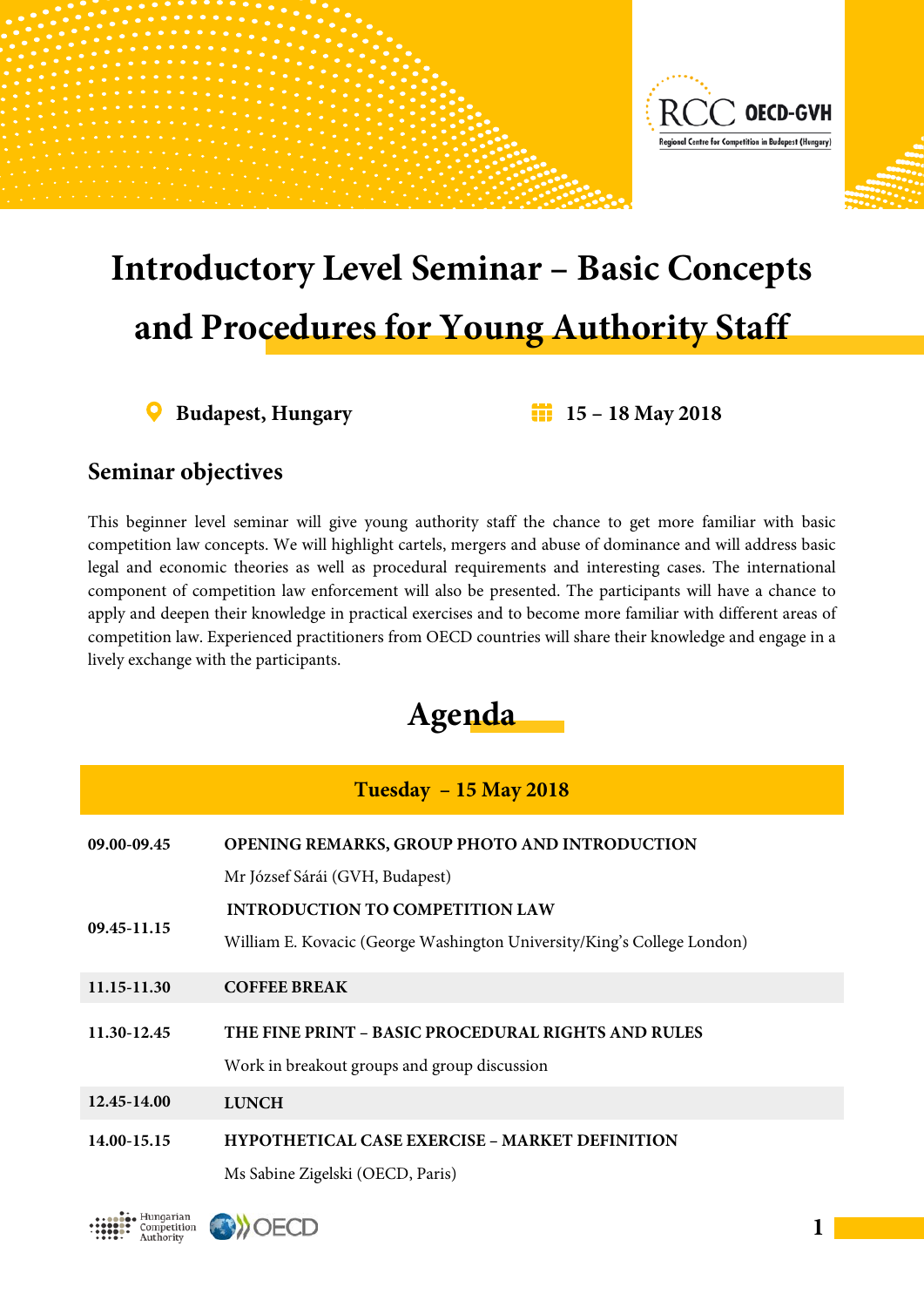| 15.15-15.30 | <b>COFFEE BREAK</b>                                        |
|-------------|------------------------------------------------------------|
| 15.30-16.45 | <b>MARKET DEFINITION AND MARKET POWER</b>                  |
|             | Ms Patricia Brink (US Department of Justice, Washington)   |
| 19.00-21.00 | <b>DINNER</b>                                              |
|             |                                                            |
|             | <b>Wednesday, 16 May 2018</b>                              |
| 09.30-10.45 | <b>MERGER CONTROL</b>                                      |
|             | Ms Zsofia Nagy (GVH, Budapest)                             |
| 10.45-11.00 | <b>COFFEE BREAK</b>                                        |
| 11.00-12.00 | <b>BEST OF  EU CASES AND EU CASE LAW - MERGERS</b>         |
|             | Mr José-Maria Carpi-Badia (European Commission, Brussels)  |
| 12.00-13.30 | <b>LUNCH</b>                                               |
| 13.30-15.00 | <b>HYPOTHETICAL CASE EXERCISE - A MERGER INVESTIGATION</b> |
|             | Ms Sabine Zigelski (OECD, Paris)                           |
| 15.00-15.15 | <b>COFFEE BREAK</b>                                        |
| 15.15-16.45 | <b>MERGER INVESTIGATIONS - QUICK &amp; DIRTY</b>           |
|             | Ms Eva-Maria Schulze (Bundeskartellamt, Bonn)              |
| 18.00       | <b>SOCIAL EVENT</b>                                        |

## **Thursday, 17 May 2018**

| 09.30-11.00 | <b>HYPOTHETICAL CASE EXERCISE – ABUSE OF DOMINANCE</b>    |
|-------------|-----------------------------------------------------------|
|             | Ms Sabine Zigelski (OECD, Paris)                          |
| 11.00-11.15 | <b>COFFEE BREAK</b>                                       |
|             |                                                           |
| 11.15-12.15 | <b>ABUSE OF DOMINANCE</b>                                 |
|             | Ms Patricia Brink (US Department of Justice, Washington)  |
| 12.15-13.30 | <b>LUNCH</b>                                              |
|             |                                                           |
| 13.30-14.30 | <b>BEST OF  EU CASES AND EU CASE LAW – ABUSE CONTROL</b>  |
|             | Mr José-Maria Carpi-Badia (European Commission, Brussels) |